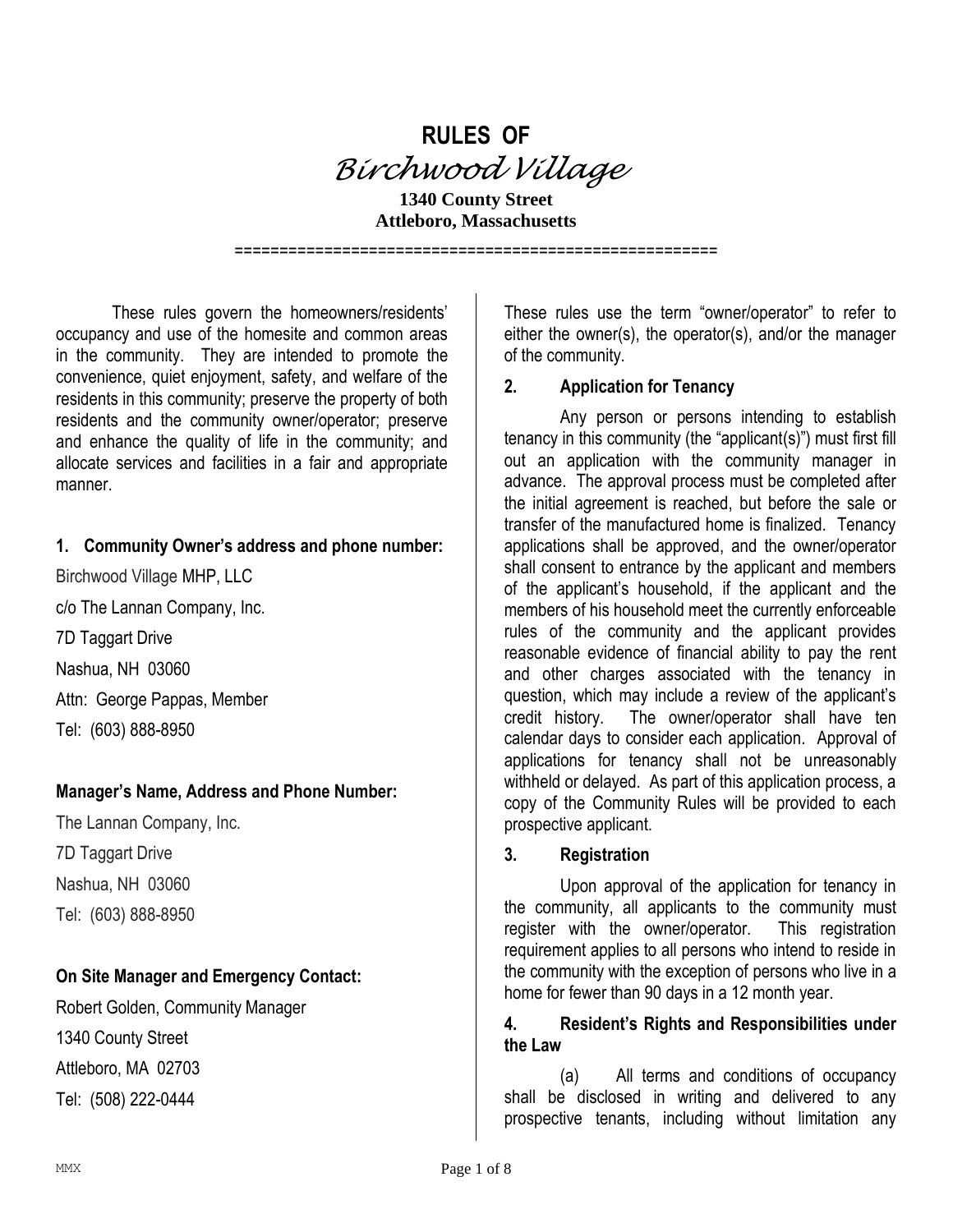existing tenants whose current tenancy is being amended, renewed, or extended, and approved subtenants.

(b) These terms and conditions of occupancy are entitled the "Written Disclosures" and shall include at a minimum the Community Rules with attached "Important Notice Required by Law" along with the following: (a) the amount of rent; (b) an itemized list of any usual charges or fees; (c) the proposed term(s) of occupancy, including the option of a lease for a term of five years; (d) the names and addresses of all owners and operators of the community; (e) the size and location of the manufactured home site, including any known defects; and (f) a description of all common areas and facilities and any restrictions on their use. In addition, the owner/operator shall make available for resident inspection a copy of the Attorney General's manufactured housing regulations (940 C.M.R. 10.01 et seq.), either at the manager's office or in the area where the Community Rules are posted.

(c) Such Written Disclosures and Community Rules shall be signed and delivered by the community operator at least 72 hours prior to the signing of any occupancy agreement or the commencement of any new occupancy. All residents are required to sign a receipt acknowledging they have received and read both the Community Rules and Written Disclosures.

## **5. Rent**

The due date for payment of rent is on the 1st day of the month. Any fees which may be imposed either for late payments (thirty days after the due date) or for checks returned for insufficient funds shall be listed in the Written Disclosures. Failure to pay rent and other charges as provided by law may provide grounds for evicting you from the community. Checks are to be made payable to "Birchwood Village MHP, LLC" and mailed to The Lannan Company, 7D Taggart Drive, Nashua, NH 03060.

## **6. The Home Site**

A rented site shall be used as the site for only the following: the manufactured home, which is to be used primarily as a residence; no more than two personal motor vehicles; and ancillary structures or areas, such as: patio areas, decks, porches, and sheds, if existing. Ancillary structures may be added on or expanded with owner/operator's prior written consent, which consent shall not be unreasonably withheld or delayed. A building permit may also be required from the City's building inspector.

## **7. Occupancy**

In every home, there shall be no more than two occupants per bedroom, unless a higher or lower number is permissible according to the standards of the United States Department of Housing and Urban Development ("HUD") or other applicable local, state, or federal law. Every home should be occupied by only those persons registered with Park Management. Please see Rule 3 above for exception.

## **8. Common Areas**

The common areas of the community include the roadways and every area in the community except the homes sites.

## **9. Utilities**

a. Owner/Operator's Responsibility: The owner/operator shall provide, pay for, maintain, and repair systems for providing water, sewage disposal, electricity, and natural gas fuel, unless individually metered, up to the point of connection with each manufactured home above ground, in accordance with applicable laws.

b. Tenant's Responsibility: Tenants are responsible for paying for the maintenance and repair of utilities from the point of connection to the inside of the home. Tenants shall be responsible for damage to underground utilities caused by improper and negligent use of above ground facilities by tenants or their guests.

c. Cable TV and Telephone Service: Each homeowner shall pay for all cable TV, telephone and internet service actually provided to the manufactured home.

d. Metered Utilities: Each homeowner is required to pay for his or her own use of gas and electricity, as long as: (1) there is individual metering by a utility or utilities; (2) the meter services only the individual home. The Park Management advises you to check your heat tape each fall to prevent the freezing of above ground water and/or sewer lines connected to your particular home.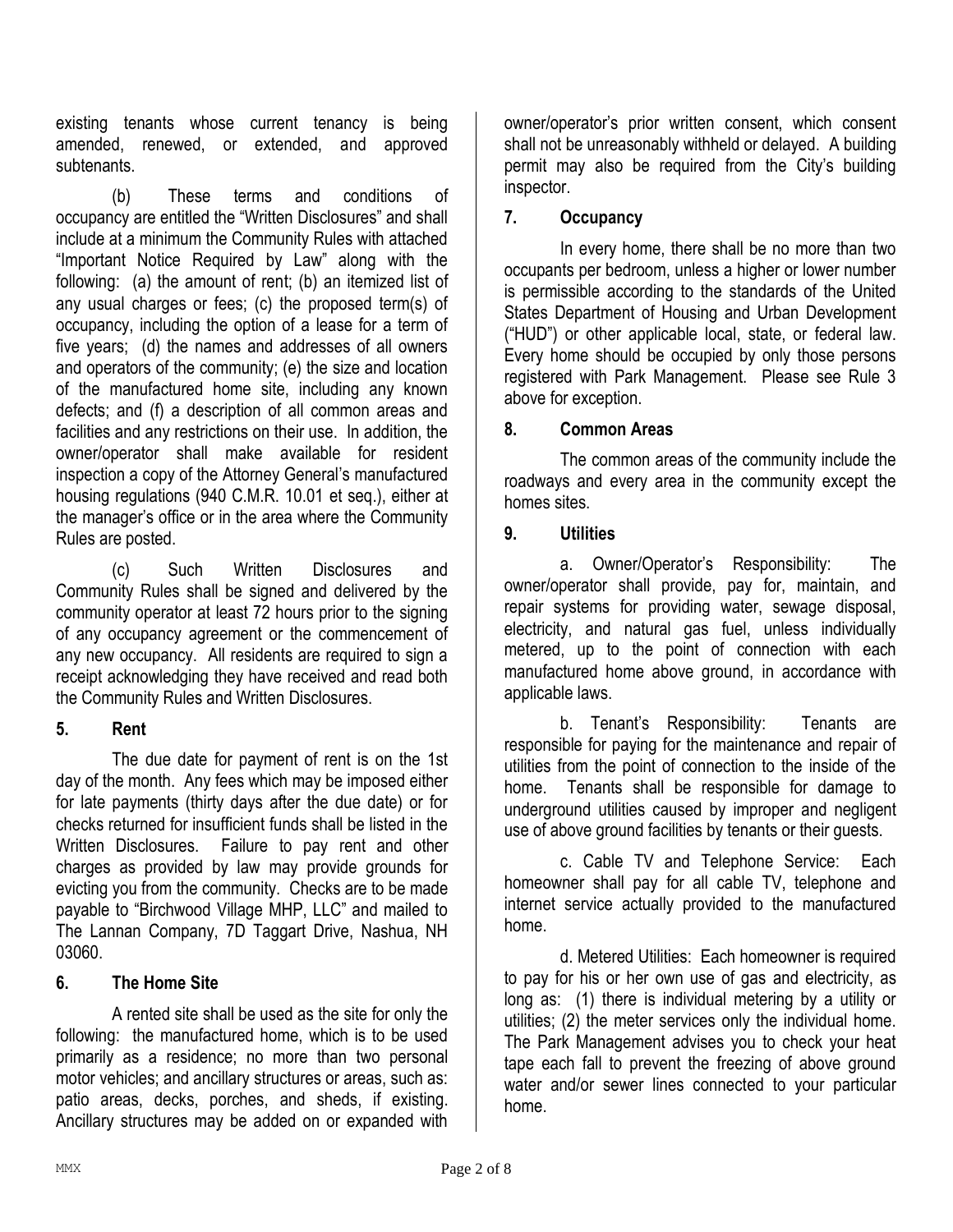e. Changes in Gas and Electrical Service: Any homeowner wishing to make changes, increases, or alterations to his or her gas or electrical service must first notify the owner/operator that he or she has obtained proper permits and complied with all applicable electrical or other safety codes.

f. Tampering With Utilities: Tampering with meter boxes and utility services is not permitted.

g. Disposal of Wastes: The community's utilities shall be regularly maintained in accordance with applicable laws. Residents may not dump, flush or discharge any hazardous or toxic wastes or substances into the disposal systems or drains - such as toilets, showers, bathtubs, and sinks. Examples of substances and wastes covered by this rule include the following: aluminum foil, sanitary napkins, baby diapers, baby wipes, coffee grounds, oatmeal, leaves, grease, paint, oil, gas, motor oil, coolant, oil filters, or solvents. Residents shall dispose of such substances and wastes according to proper handling and removal instructions and according to law.

## **10. Satellite Dishes**

Residents may install a satellite dish no larger than the current FCC Regulation (which is 39 inches in diameter) to the house or to a pole attached to the house with approval of the owner/operator, which approval shall not be unreasonably withheld or delayed. All satellite dishes, regardless of size, should be installed with respect for the safety and view of neighbors.

## **11. Maintenance of Community Roadways, and Other Common Areas**

The community owner/operator shall maintain the community roadways and common areas within the community in good repair, and in compliance with applicable health and safety laws.

As part of this responsibility, the owner/operator shall ensure that roadways are reasonably free of debris and potholes, and other common areas are clean, in good repair, and free from debris and rubbish.

## **12. Snow Removal**

The community owner is responsible for clearing snow and removing ice, where necessary, from the community roadways and other common areas. Residents are responsible for clearing snow and

removing ice, where necessary, on their home sites. When removing snow from driveways, residents should make efforts to put the snow in their own yards and not in community roadways. During the winter months (November, December, January, February and March) motor vehicles are to be parked in driveways and not on the streets so as not to interfere with snow removal. Vehicles parked in the roadway which interfere with snow removal and/or which cause a safety concern are subject to being towed and stored at the vehicle owner's expense.

## **13. Water Use**

a. Residents are encouraged to be aware of water conservation at all times. Residents shall make every effort not to leave any faucets, hoses or toilets running, leaking, or dripping.

b. Residents may use the community's water for their ordinary personal and household needs. Excessive use of water, over and above the personal and household needs as stated above, is not acceptable, and this rule shall be applied in a reasonable and non-discriminatory manner.

c. Watering of lawns is permitted by means of hand-held watering devices and/or other watering devices in accordance with schedules which reflect local ordinances and water bans and are changeable from time to time. Such schedules shall be posted in common areas.

## **14. Garbage and Rubbish Collection and Disposal**

a. The owner/operator shall be responsible for the final removal of residents' ordinary household garbage and rubbish. The owner/operator has contracted with a private rubbish collection company which collects the trash once each week, usually early morning. Due to company mergers and change of vendors, the day of the week may change. The collection day will be disclosed to the tenant upon the tenant's acceptance. Park Management will post changes on the bulletin board. Weather conditions and holidays may cause a temporary delay on collection.

b. All residents shall store garbage and trash inside the home or shed until the day(s) designated for trash removal, and shall pack such garbage and trash in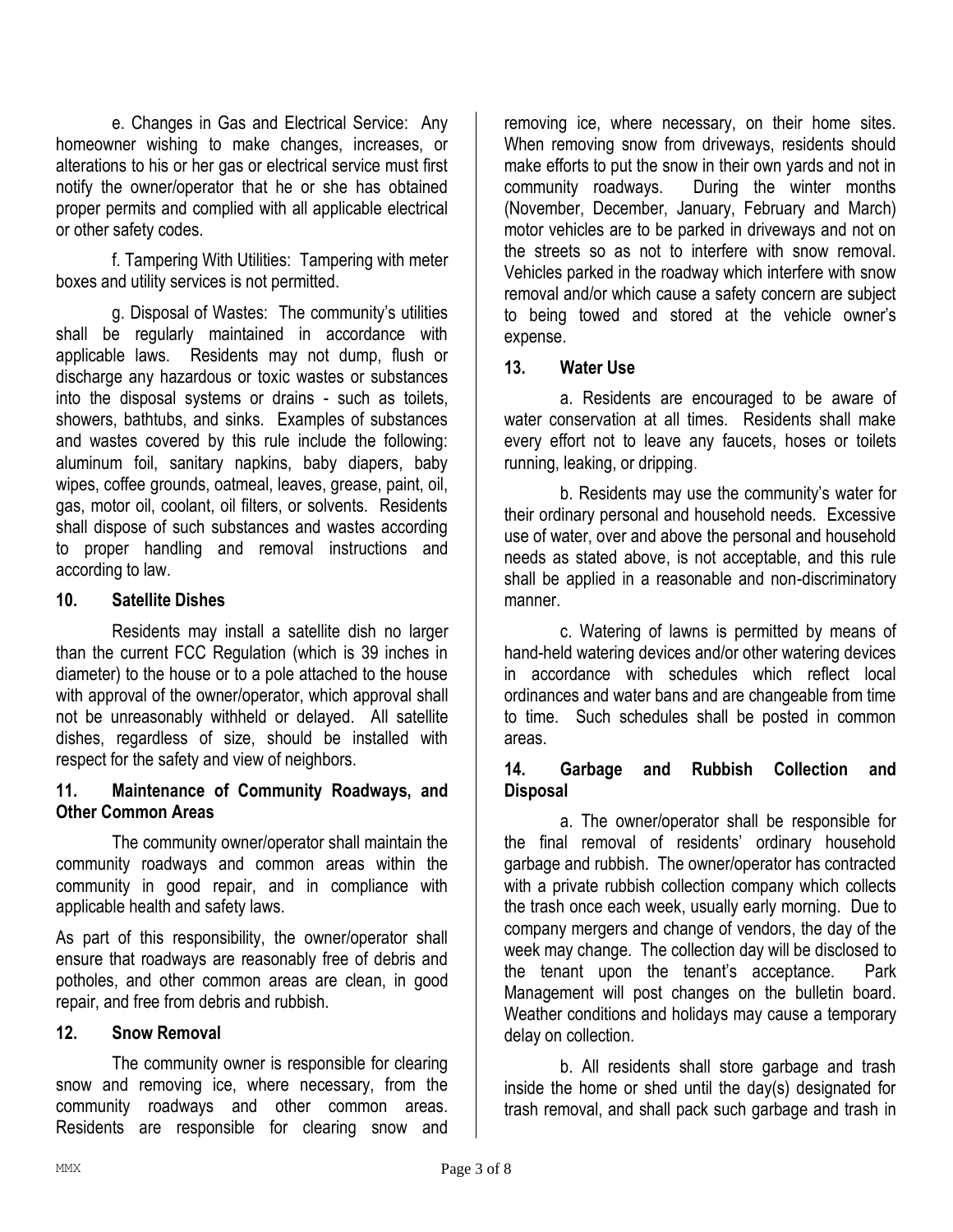bags or containers that are leak-proof and securely fastened.

c. It is the resident's responsibility to dispose of larger items that require special handling, such as appliances, furniture, and hot water heaters.

d. If the municipality or trash collection company imposes recycling rules, the owner/operator may require residents, without charge, to comply with such recycling rules, once the residents have received reasonable notice of such recycling rules.

e. Yard waste and dead brush may be disposed of only in City compost area off Pond Street

## **15. Aesthetic Standards for Exterior of the Home and Site.**

a. Maintenance of Structures: All homes, exterior doors, steps, patio areas, additions, decks, porches, skirtings, awnings, sheds and/or other outside structures shall be maintained by the tenant in good repair and structurally sound condition; free of rust spots or unsightly chipped, peeling, or flaking paint; free of broken windows, where applicable; and in compliance with all applicable governmental requirements.

b. Maintenance of Site: All residents shall keep their site neat, clean, and free from yard waste, dead brush, garbage, and other refuse. Lawns and shrubs should be kept mowed and trimmed to prevent them from appearing overgrown.

c. Repairs to the Home or Site by Community Owner/Operator: If the home's exterior does not comply with any enforceable community rule, the owner/operator may notify the resident in writing that the specific work is required to bring the home or site into compliance with such rule, and if the resident does not do the work within 10 days of receiving such notice, then the owner/operator will have the work performed by a sub-contractor. The owner/operator will supply the tenant a copy of the contractor's bill and an invoice for the time spent by Park Management as set forth in the Written Disclosures.

d. Structural Modifications to Home or Site: With the exception noted below, any external structural modifications to the home or site must conform to the general aesthetic standards, for materials, design and siting, of the majority of homes in the community. For purposes of this rule, the term "external structural

modifications" includes, among other things, any change in the structure of the outside of the home itself or patio areas, or the erection or alteration of any additions, decks, porches, skirtings, awnings, sheds, enclosures, or other outside structures. Such external structural modifications may be made only with the written approval of the owner/operator, who will determine whether the plans or drawings comply with the community's reasonable rules on aesthetic requirements and whose approval shall not be unreasonably withheld or delayed. For those improvements requiring the approval of the local building inspector, the residents may not begin the work until he or she has submitted to the owner/operator reasonable proof of such approval by the local building inspector. The community owner/operator shall not enforce any otherwise enforceable rule governing the exterior of homes against homes built before June 15, 1976, if it would not be practicable or possible for such home to conform with such rule because the home does not comply with the federal standards for construction of manufactured housing that were made effective on that date.

e. Exterior Aesthetic Standards for Community. A list of exterior aesthetic standards for our community includes:

> Skirting to be installed and maintained around all mobile homes, additions, extensions and necessary structures.

> The exterior of all extensions, additions and accessory structures to be similar in quality, color and style to the home on said lot.

## **16. Interior Appearance and Improvements**

Tenants shall be responsible for the interiors' compliance with applicable governmental health, safety, and other regulations, and shall only be subject to enforcement by the appropriate governmental authorities.

## **17. Landscaping**

a. Landscaping by Owner/Operator: With regard to landscaping - such as plants, trees, or shrubs - that the owner/operator has done at the home sites or in common areas, residents may not remove or substantially change the appearance of such landscaping without the approval of the owner/operator. In addition, no trees planted by the owner/operator shall be trimmed without the permission of the owner/operator. Such approval shall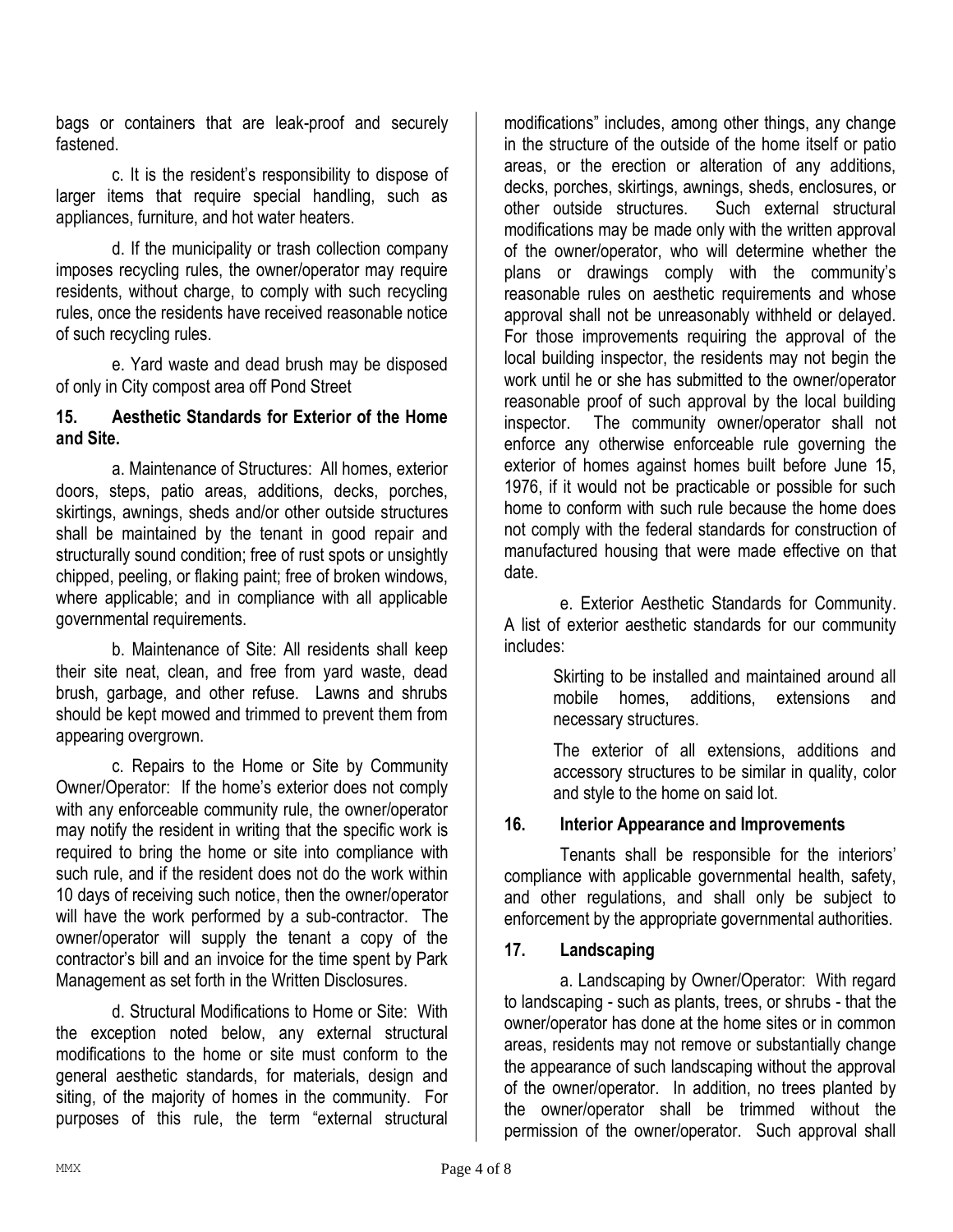not be unreasonably withheld or delayed. This rule does not prevent residents from doing routine gardening at their site or engaging in regular maintenance of their lawns, shrubbery and other plantings. In addition, this rule does not prohibit residents from removing any improvements made by the resident (including landscaping), as long as the resident repairs any damage to the home site caused by the removal of such improvements.

b. Landscaping by Residents: Most utilities are located underground and therefore residents may only do substantial landscaping of their sites after complying with all enforceable rules on digging (see Rule 18 below) and obtaining owner/operator's prior written approval, which shall not be unreasonably withheld or delayed. This rule does not prevent residents from doing routine gardening at their site or engaging in regular maintenance of their lawns, shrubbery, and other plantings.

## **18. Digging**

Before a resident begins to dig or excavate on his or her site, he or she must notify "Dig-Safe" and comply with state "Dig-Safe" law. The number for Dig-Safe is **888-344-7233**. The owner/operator must be given notice of the appropriate Dig-Safe clearance numbers and clearance dates. This rule does not prohibit residents from doing routine gardening and maintenance of lawns and shrubbery.

## **19. Goods and Services**

The resident may hire a vendor, supplier, or contractor of his or her choice to provide goods and services for the home and home site. For those vendors, suppliers, or contractors (the "vendor") whose provisions of goods and services may pose risks to the health, safety, welfare or property of other residents, the owner/operator, or the community as a whole, the resident can hire that vendor only if, before such goods or services are provided, the vendor submits to the resident reasonable evidence that he or she has insurance in an amount reasonably related to the size of the risk(s), and such reasonable evidence shall be provided to the owner/operators upon request.

## **20. Soliciting**

Except for such suppliers engaged or about to be engaged by residents and/or the owner/operator, other

commercial vendors are prohibited from soliciting and peddling within the community.

## **21. Storage**

Residents should not use patios, decks, porches, or lawn areas for long-term storage of items such as bottles, paint cans, trunks, boxes, snow blowers, lawn mowers or other equipment, furniture, bicycles, lawn and garden tools, gas bottles, wood, metal, and other materials. Such items must be stored inside or under the home, or in a shed or garage (if any). The residents may keep lawn furniture and other similar outdoor seasonal items outside the home during the seasons when they are not in use, provided that they are placed on a deck, patio, or porch, and do not interfere with lawn maintenance.

## **22. Fire Safety**

Because of the proximity of the homes in the community, the risk of fire damage to surrounding homes, and potential risks to those with pulmonary illnesses, residents are reminded that if they make interior improvements to the home involving equipment posing substantial fire risks - such as fireplaces, wood stoves, and other equipment involving open fires - they are responsible for ensuring compliance with all applicable governmental health, safety and other regulations on public health and fire safety, including those of the local fire department. This rule does not apply to equipment that is already part of the structure of the manufactured home and does not prohibit the use of charcoal or gas grills for cooking at the resident's home site. Residents shall carefully attend to any fire or hot coals in their outdoor grills, and obey all local ordinances regarding open fires.

## **23. Owner/Operator's Right of Entry**

The owner/operator may enter onto a tenant's site in case of emergency that threatens the safety or property of the tenant or others. The owner/operator may also enter the site either to inspect the pad, utility connections, or the general condition of the site.

## **24. Residents' Conduct**

a. Compliance With Applicable Laws and Community Rules: All Residents shall abide by all enforceable community rules, any fire, health, safety, and sanitary laws, and all other relevant national, state or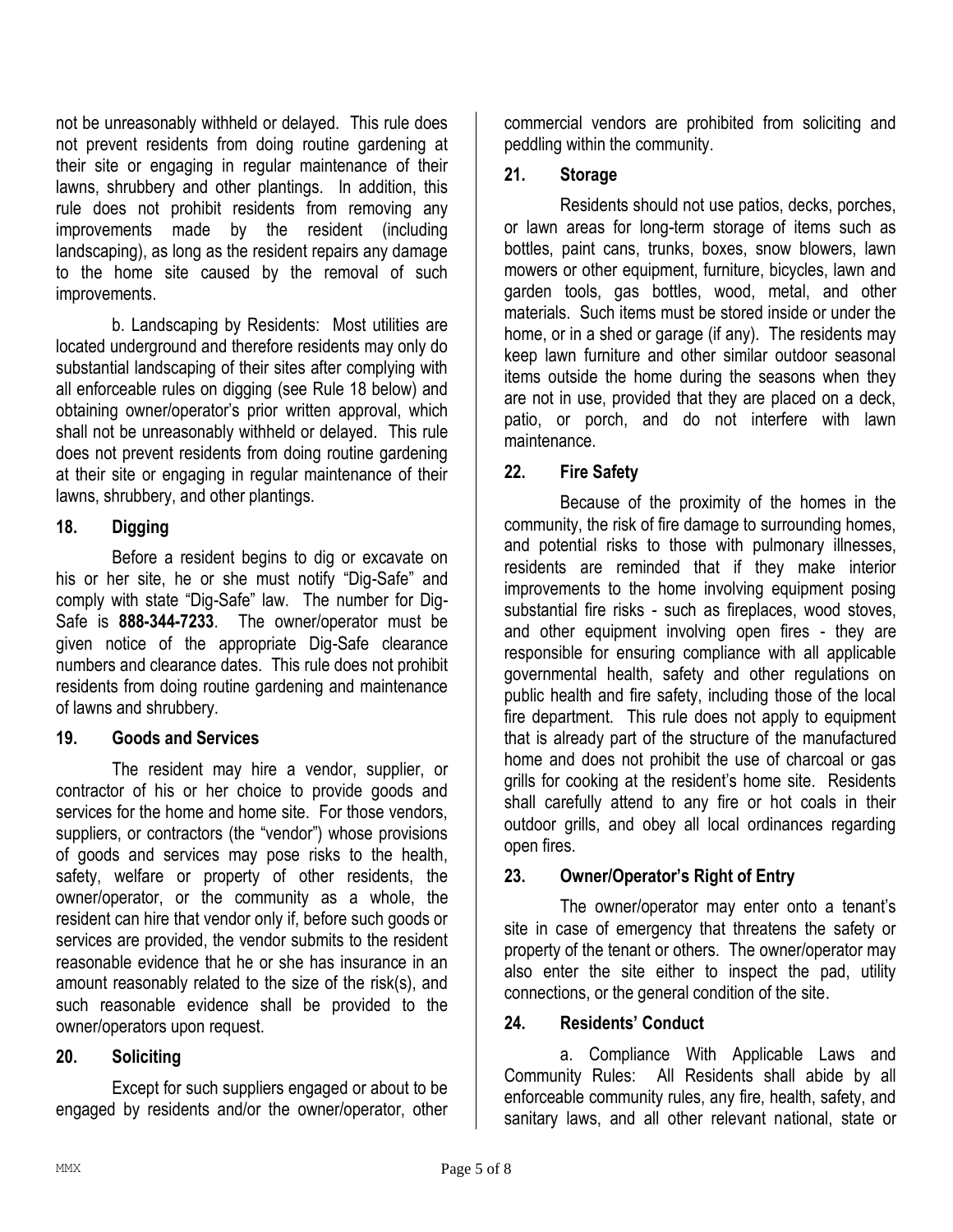local standards that are applicable to the community and/or the home. Residents will make sure that their children and guests are sufficiently informed so that they understand and comply with all reasonable and applicable community rules.

b. Privacy, Use and Quiet Enjoyment: Residents and their guests shall not interfere with the other residents' privacy, use and quiet enjoyment of their homes or home sites at any time.

c. Noise and Disturbances: Residents may not play any stereo, radio, or television or otherwise create noise, at a level that unreasonably interferes with other residents' right to quiet enjoyment of their homes or home sites. Reasonable quiet must be maintained between the hours of 10:00 P.M. and 8:00 A.M., or during the time period specified in any applicable local bylaw or ordinance.

d. Interference with TV and Radio Reception: The community does not permit any short wave or CB equipment or similar device that interferes with other residents' privacy or their ability to receive television, radio or other transmissions.

e. Use of Firearms and Fireworks: Discharging of firearms, paint guns, or air guns is prohibited within the community area. The use of fireworks in the community is prohibited.

## **25. Non-Residential Activities**

Non-residential activities are permissible in the home or at the home site, as long as residents conform to all applicable zoning and other laws, and do not disrupt the residential nature of the community and or the peace and quiet of the neighboring residents. Excessive parking, traffic, and noise may be examples of disruptions to the community's residential nature. In addition, visitors may not wash their vehicles or laundry.

#### **26. Pets**

All pets must be properly licensed by and immunized, if so required by the local municipality. All residents must disclose to the owner/operator, ownership of any pet that goes outside and said pet must have owners name and address on its collar. All pets, whether inside or outside the home, are prohibited from disturbing the peace and quiet, and threatening the health, safety or

property of other residents or their guests. Whenever a pet is outside your home, it must be reasonably restrained at all times, by either a leash or other reasonable restraint and not left unattended. The pet owner is responsible for cleaning up after his pet. If the pet owner violates this rule, the owner/operator may take whatever steps are permitted by law to have the pet removed from the community. **Due to insurance liability the following pets may not be brought into the community: Pit Bulls, German Shepherds, Doberman Pinchers, Rottweilers, Akitas, Boxers or mixed breed of said dogs or dogs with prior history of biting. No more than one outside pet will be permitted per home.**

Tenants shall not keep any farm type animals within the Park and under no circumstances shall there be cages, houses, or structures of any type for any animal on his or her lot or elsewhere within the Park.

If tenant owns a dog, tenant must supply to owner/operator current proof of liability insurance covering any personal injuries caused by their dog, as well as a proof of its renewals, if said insurance is available at reasonable rates.

Medically prescribed service animals are allowed as long as they are properly licensed and immunized.

## **27. Vehicles and Parking**

a. Residents may park up to two personal motor vehicles at their site. A personal motor vehicle is any registered vehicle that does not exceed a gross weight of 8600 pounds, and no more than two axles.

b. Guest Parking: In addition to parking in designated parking spaces on the home site, guests may park their vehicles: in the guest parking areas or on the street, as long as they do not interfere with the safe passage of emergency vehicles and other residents' rights to the use and quiet enjoyment of their homes and home sites.

c. Unregistered Vehicles: No unregistered, uninsured, or uninspected vehicles or vehicles that are in violation of local ordinances shall be permitted in the community for more than 7 days. Any such vehicles may be towed from the Park at Tenant's expense.

d. Other Vehicles: Boats, trailers, motor homes, and recreational vehicles, may be kept in the community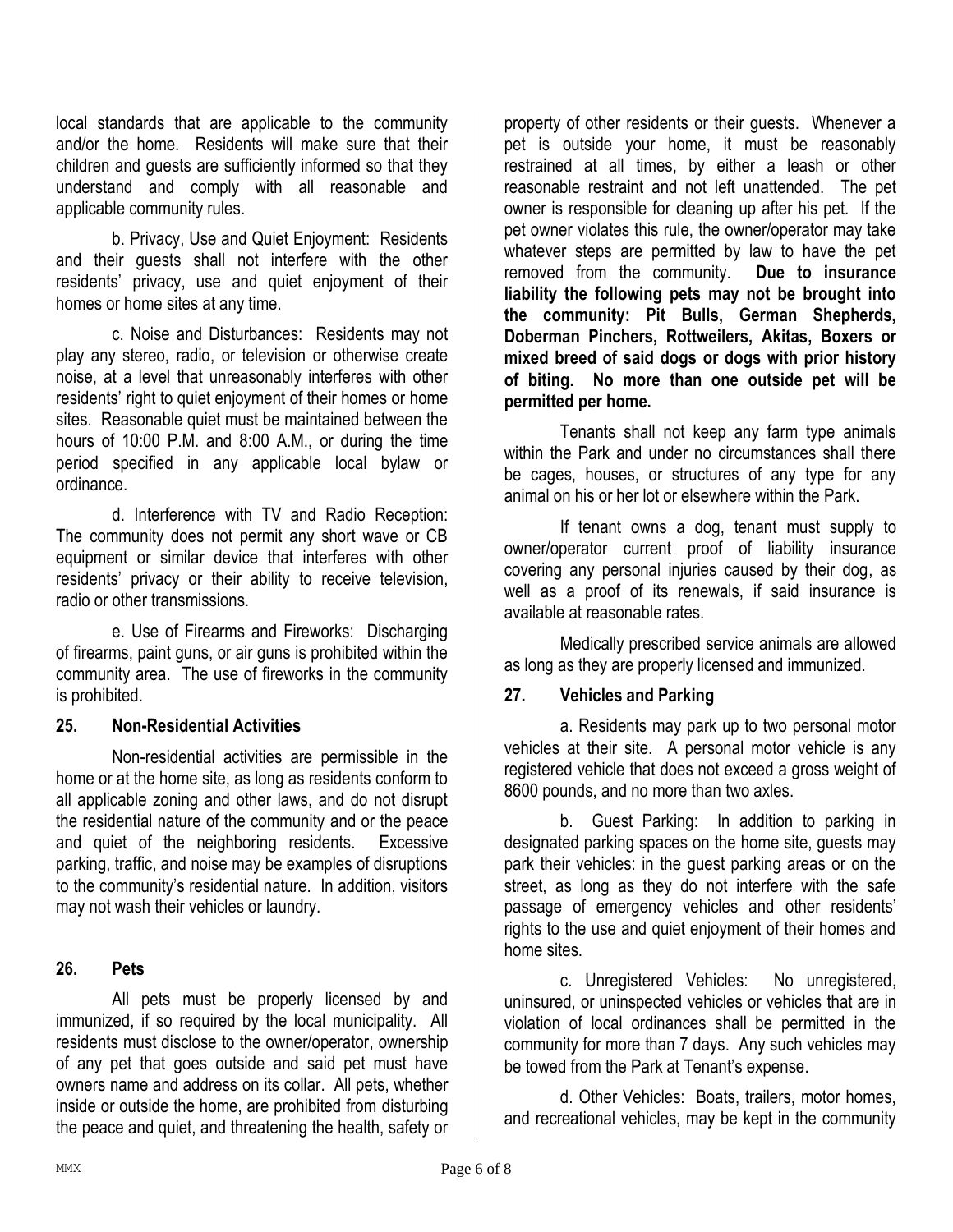only if the owner/operator provides permission and there is available a separate storage area for such purposes.

e. Violations and Towing: Any vehicle parked in violation of any enforceable rule, shall after reasonable notice to the vehicle owner and the appropriate local authorities, be towed at the expense of the owner of the vehicle.

## **28. Use of Community Roadways**

a. Speed Limit: All vehicles shall be driven at a safe speed within the community. In any case, the speed shall not exceed either the posted speed limit or 10 miles per hour.

b. Interference with Residents' Right to Use and Quiet Enjoyment: Residents and their guests shall operate their motor vehicles in a safe manner and obey all road signs, signals and speed limits posted in the community. No vehicle may be operated by an unlicensed driver or in a manner that interferes with other residents' quiet enjoyment of their homes.

## **29. Repair of Vehicles**

a. Major Repairs: Major overhauling, major repairs, major spray painting, changing of oil, or any other significant repairs to vehicles is not permitted in the community. Residents are permitted to do minor repairs of their vehicles within the community as long as there is not a risk of a petroleum product leak.

b. Oil or Gas Leaks: Vehicles that are leaking or dripping oil or gas must be promptly repaired. If such leaks are not repaired, the owner/operator shall provide the resident with written notice of the leak and provide a reasonable period of time to repair such leak or remove the vehicle from the community; if residents fail to take corrective action within such reasonable period of time, the owner/operator may take steps to have the vehicle removed or seek other relief for such conduct. Any resident who fails to comply with this rule and whose failure causes damage to the road or driveway may be liable for costs related to repair of the driveway or roadway if such costs are the result of the resident's fault.

## **30. Sale or Transfer of Manufactured Home**

Homeowners have the right to sell their homes on their home sites. Any homeowner wishing to sell or transfer ownership or occupancy of his or her home shall notify the owner/operator at least thirty (30) days before

the intended sale or transfer. Potential buyers and transferees are required to submit residency applications governed by Rule 2 above. This approval process must be completed after the initial agreement is reached but before the sale or transfer is finalized. The owner/operator has ten calendar days to conduct applications, which are deemed to be approved if, after ten calendar days, the owner/operator has not rejected the application and given the reasons for that rejection, in compliance with Rule 2 above.

## **31. Broker for Sales of Homes**

Homeowners who sell their homes may sell their homes directly, or use any broker of their choosing.

## **32. For Sale Signs**

Homeowners may place signs in their homes or on their sites which advertise their home as "for sale". Homeowners using outdoor signs must comply with Rule 18 on digging. In addition, the signs used must be of a type available commercially, and consistent with Rule 15 on aesthetic standards for the exterior of the home and site.

#### **33. Liens**

For any overdue rent or other permissible tax, fee, or other properly disclosed charge, a community owner/operator may obtain a lien on the manufactured home and the contents of the home of the tenant who owes the debt. The owner may enforce such a lien by bringing a civil action under General Laws chapter 255, section 25A to have the property sold to satisfy the debt.

## **34. Open Fires Prohibited**

Open fires or burning of leaves or trash within the confines of Birchwood Village is prohibited.

## **35. Tents**

No tents or separate unattached screen rooms are permitted.

#### **36. Clothes Reels**

Clothes may be hung on Tenant's individual reels**.** No other mechanism shall be used for the hanging of clothes, such as pulley lines or clothes lines.

## **37. Replacement of Manufactured Home**

If a tenant intends to replace his home with one of like dimensions, he or she shall obtain the approval of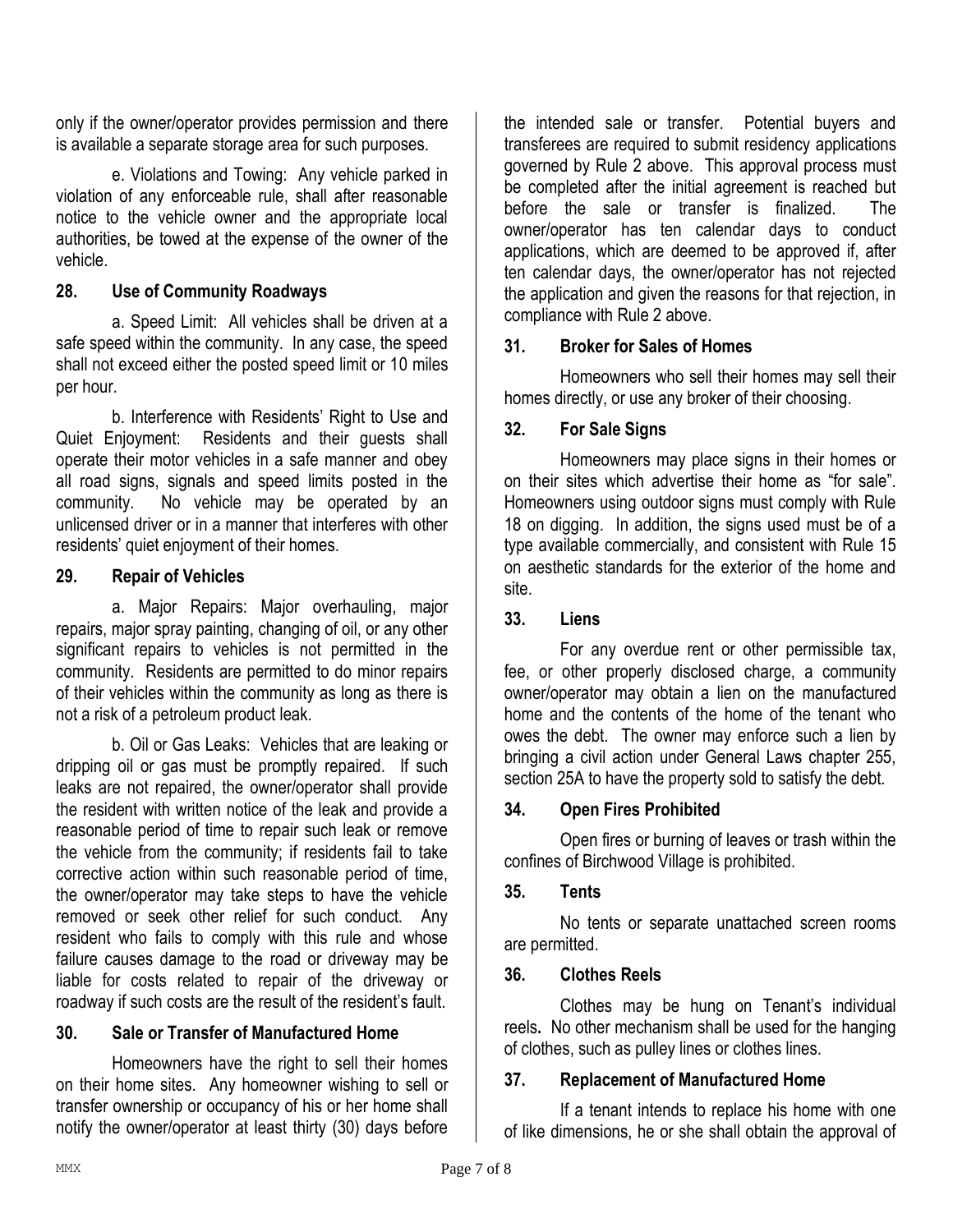the owner/operator before placing the order for the new home, and such approval shall not be unreasonably withheld or delayed. The new home and its installation and placement on the site must comply with the community's reasonable rules and any applicable federal, state, or local governmental requirements. In addition, any workers hired to install the home must satisfy any applicable federal, state, or local laws, such as any applicable licensing or bonding requirements. Other than as set forth herein, a Tenant is not permitted to replace the manufactured home on the site at the commencement of the lease.

#### **38. Approval of Owner/Operator and Enforcement of Community Rules**

In any matter which requires the approval of the owner/operator, such approval may be reasonably based on the interests of either protecting the health, safety, welfare, or property of other community residents, the owner/operator, or the community property; and/or complying with standards set forth in enforceable community rules and applicable law. The owner/operator shall apply and enforce the rules in a non-discriminatory manner, free from selective enforcement. In addition, such approval shall not be unreasonably withheld or delayed. In general, such "unreasonable" delay means more than ten days, unless another time period is provided in an enforceable rule or applicable law.

## **39. Complaints**

All complaints must be addressed to the community management in writing and signed by the complainant, however, if you have an emergency, you can contact the owner/operator directly at the number provided in Rule 1 and on the disclosure form. This rule does not restrict any resident from making any complaints to any government agency or other outside group.

## **40. Amendment of Rules**

These rules are subject to addition, amendment, alteration, or deletion from time to time, within the discretion of the community owner/operator. All rules and any change to the rules will be submitted to the Attorney General's Office and Department of Housing and Community Development. After the approval of the changes by the Attorney General's Office, copies of such rules or changes to the rules shall be provided to all residents at least 30 days prior to their effective date.

#### **41. Severability**

If any provision of these rules is held to be invalid, either on its face or as applied to residents, such a determination shall not affect the remaining rules.

## BIRCHWOOD VILLAGE MHP, LLC

George Pappas

 $by \_\_$ 

George Pappas, Member (electronic signature)

Dated this 1<sup>st</sup> day of September, 2013.